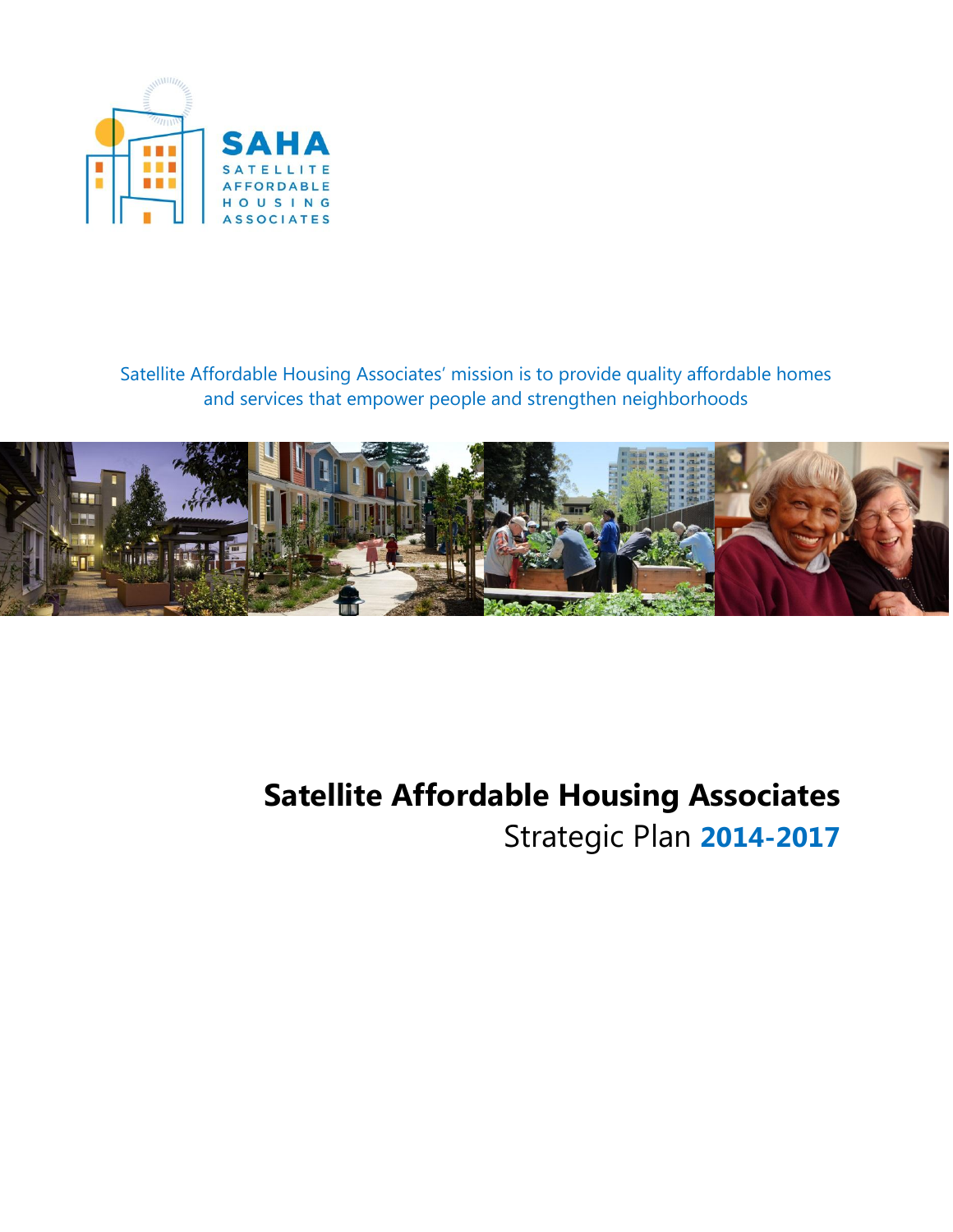

### **EXECUTIVE SUMMARY**

Satellite Affordable Housing Associate's (SAHA) three year strategic plan is the culmination of an interactive engagement of staff, board of directors, and senior management combined with an analysis of the state of the affordable housing industry, its dramatic changes in recent years, and the sector's response to them. The plan is an acknowledgement of the strategic vision that created SAHA --the merger of two of the Bay Area's leading housing and service providers - and the need to be vigilant and strategic in leveraging the benefits of the consolidation. It looks at the organization's core strengths and the changing industry landscape. The plan focuses on deepening our three core programs -- housing development, resident services and property management -- within the communities we serve in tandem with advancing the organization's health through strengthening SAHA's portfolio, assets, and infrastructure.

SAHA occupies a unique position in the Bay Area affordable housing industry with forty-five years of experience, a highly diversified portfolio of housing types with complimentary revenue streams, and a combination of housing and resident services that is unparalleled in the region. With the dramatic reduction in funding for housing and services that faces our communities, it is critical to continuously improve the impact and effectiveness of our work by:

- Focusing on our core marketplace of a 50-mile radius for all feasible opportunities to fulfill our mission of serving diverse populations while creating efficiencies of scale;
- Managing program activities outside our core area strategically for maximum mission, program and organizational benefit, while avoiding dilution of resources and organizational focus;
- Pursuing opportunities to recapitalize and renovate our existing portfolio for the longterm health of the property and the organization;
- Measuring the qualitative outcomes of our work and refining our investment in our programs and services;
- Advocating for and creatively using new governmental and non-governmental funding sources;
- Listening to our residents, employees, and stakeholders to understand how and where we can increase our mission impact while recommitting ourselves to being a force of change beyond our developments;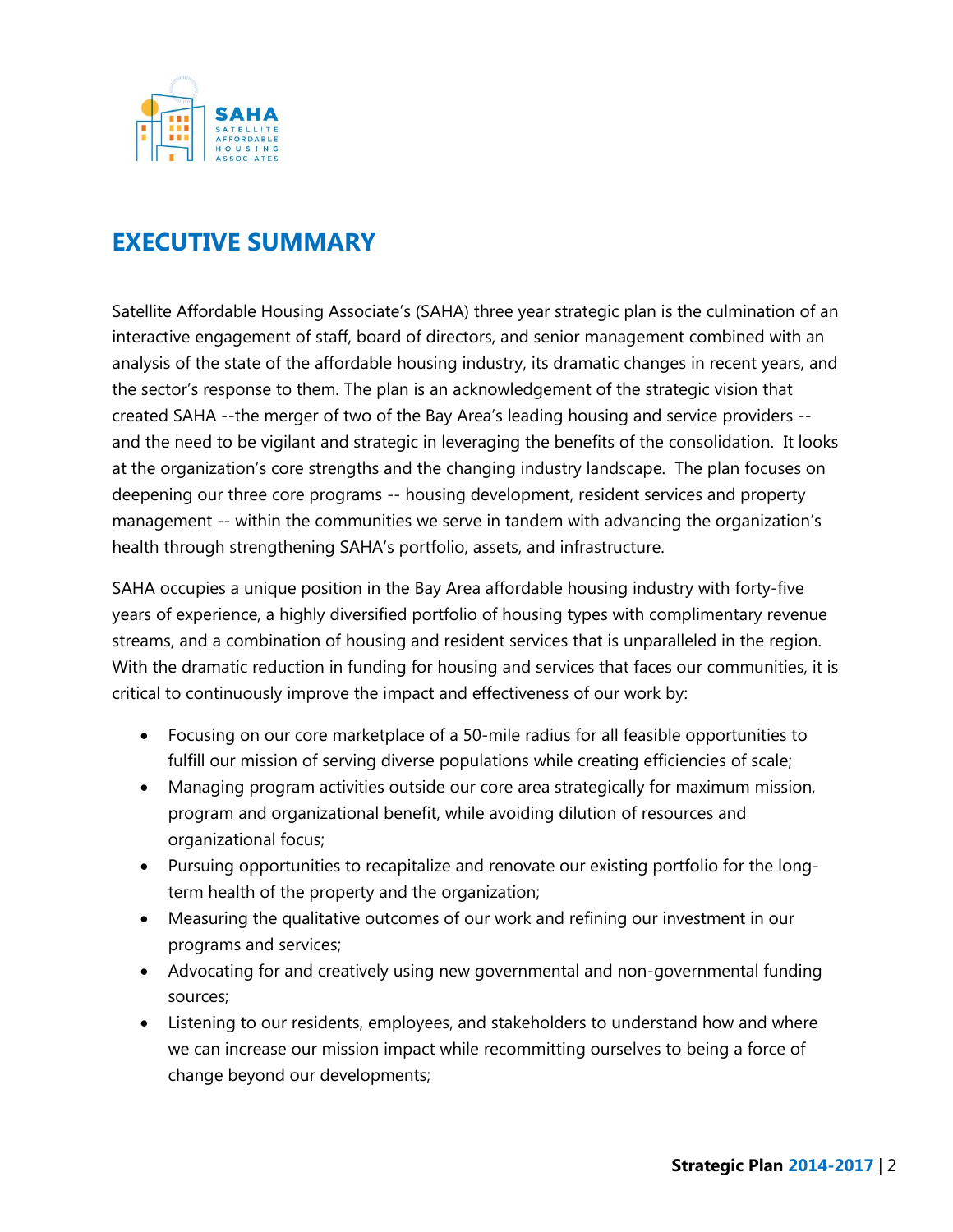

- Strengthening organizational health by continuously improving our financial position and systems, investing in infrastructure to support efficiency and valuing our employees;
- Continuing to cultivate and protect SAHA's hard-earned reputation with our stakeholders and to look for every opportunity to distinguish our work as we fulfill our mission.

SAHA's strategic plan anchors us to our mission and values while providing a roadmap for our growth. At its core, SAHA is for and about the communities and individuals we serve, and the strategic plan is a framework for our continued long term health in pursuing our mission. It is a framework for measuring our decisions and outcomes, and guiding our investment in residents, community, infrastructure and human capital.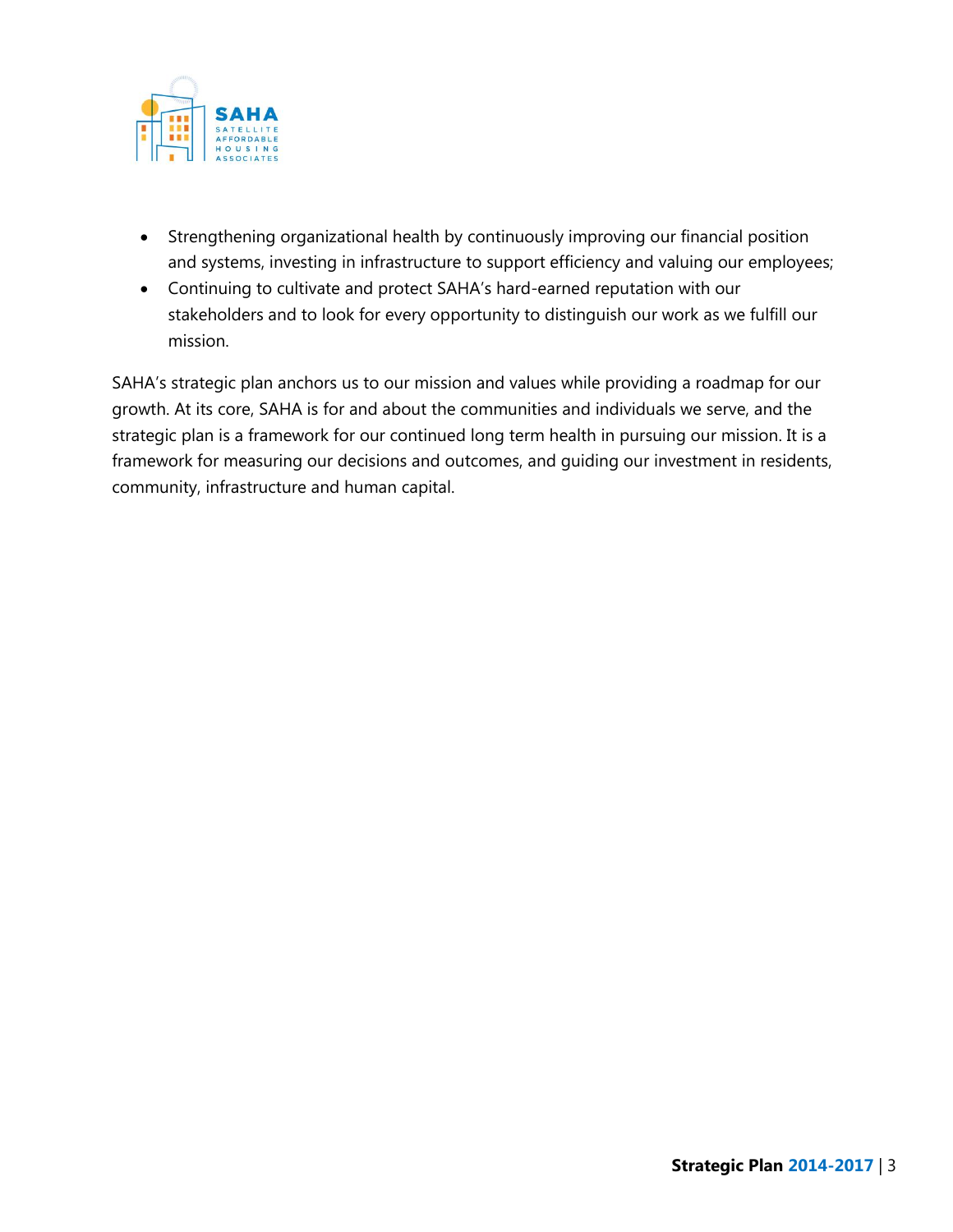



## **TABLE OF CONTENTS**

| <b>Executive Summary</b>              |                                                                                                                  | 2  |
|---------------------------------------|------------------------------------------------------------------------------------------------------------------|----|
| Background, Purpose and Participation |                                                                                                                  | 5. |
| Context and State of the Sector       |                                                                                                                  | 8  |
| Mission and Core Strengths            |                                                                                                                  | 11 |
| Key Strategic Directions              |                                                                                                                  | 13 |
|                                       | A. Focus on and improve core programs in existing geographic<br>locations                                        | 14 |
|                                       | B. Strategically pursue new opportunities for housing development,<br>property management, and resident services | 16 |
|                                       | C. Strengthen SAHA's organizational health                                                                       | 18 |
| Conclusion                            |                                                                                                                  | 20 |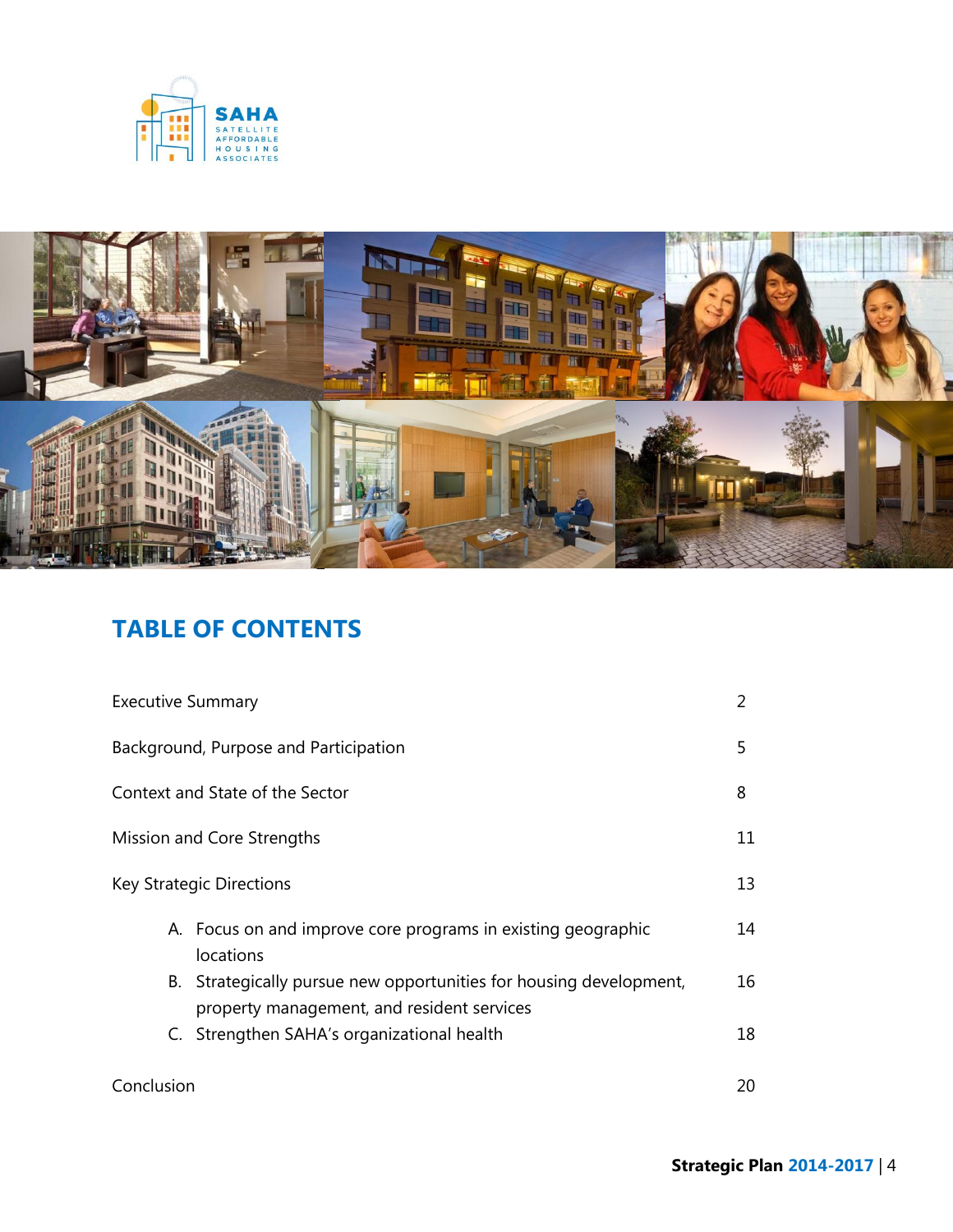

### **BACKGROUND, PURPOSE AND PARTICIPATION**

#### **Background**

In January 2013, Satellite Housing and Affordable Housing Associates joined forces, creating Satellite Affordable Housing Associates (SAHA). The Boards of Directors of both organizations voted unanimously in July 2012 for the merger, understanding the strategic value of combining the two organizations' portfolios, pipeline, staff and experience. The goals for the newly formed SAHA were 1) improved financial strength through combining the organizations' complimentary revenue streams and strong balance sheets, and creating efficiencies through scale 2) increased impact through diversification of experience and expertise, allowing us to be more competitive for development projects and funding opportunities at the state and local level and 3) a more robust resident services model, combining direct and third party service delivery, transportation and community engagement that can be tailored to a broader set of projects and populations.

2013 was SAHA's first full year of operation and focused primarily on merging boards of directors, staff, systems, development pipeline and portfolios into a cohesive whole; developing a single, consistent platform for operation; and building the foundation for a single SAHA culture.

#### **Purpose for Plan**

The organization, in its FY 2014 goals, recognized that once the hard work of merging the two organizations was complete, SAHA would need a plan to leverage the combined strength, relationships and resources of the newly created organization. Faced with significant changes in the industry and reductions in funding availability for affordable housing and services, the need for a plan was all the more critical. This strategic plan is a roadmap to guide our work and expansion while also anchoring us to our mission, core values, and unique position with the industry. A three year time frame was established for the plan with the understanding that the organization, and the industry, are in a period of transition. Three years offered a reasonable, forward-looking time horizon to gauge the organization's progress, while being short enough for the organization to be adaptive and responsive to the quickly changing environment. The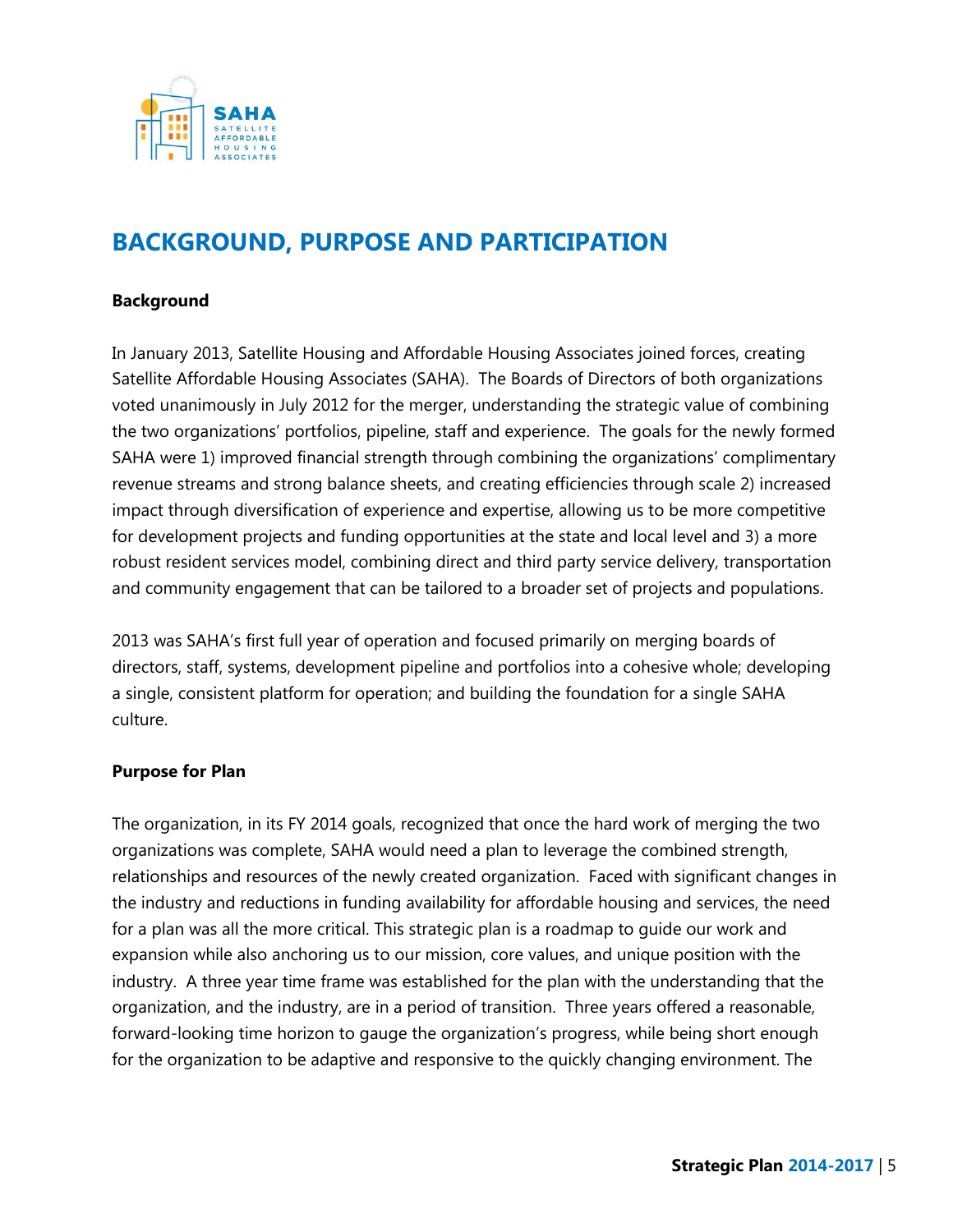

plan is to be used in conjunction with each year's organizational goals, to delineate the operating goals and metrics for fulfilling the strategic plan.

The plan also reasserts the interconnectedness between our mission and organizational sustainability. The organization's health -- defined by our financial strength, human capital, organizational infrastructure, and reputation -- creates a foundation and platform for fulfilling our mission and expanding our reach. The more effective SAHA is at fulfilling its mission and expanding the breadth and depth of its work, the greater the health of the organization. A deeper resident and volunteer base supports our advocacy work. A growing track record in development, resident services and property management supports our reputation in the field that will attract new opportunities. New opportunities increase and diversify our revenue streams, therein creating greater financial stability and the ability to invest in infrastructure and staff. These in turn will further support SAHA's ability to pursue its mission.

Success for the organization over the plan period will be defined by a continued fulfillment of our mission through the development of new affordable homes and improved management of our existing portfolio, improved and deeper resident and community program outcomes, strengthened portfolio and organizational health, and improved responsiveness to our communities and stakeholders including our residents, neighbors, partners, and employees. The plan is a framework that not only guides the organization, but is also a measure against which we can assess our year-to-year progress, adapting and evolving as we grow, and responding to changes within the organization and in the external environment.

### **Participation**

This Strategic Plan was developed with the input of staff at all levels, the senior management team, and the board of directors, and incorporates information and support from outside stakeholders and consultants. The goal was to be as inclusive as possible, understanding the organization from all internal perspectives and pairing that knowledge with an analysis of the rapidly changing environment in which we are working.

The work started with a series of SWOT exercises identifying the organization's key Strengths, Weaknesses, Opportunities and Threats. Separate SWOT analyses were developed by the Senior Management Team and by each department, with all staff participating. The results of these exercises were summarized in a single SWOT analysis which staff used to prioritize the primary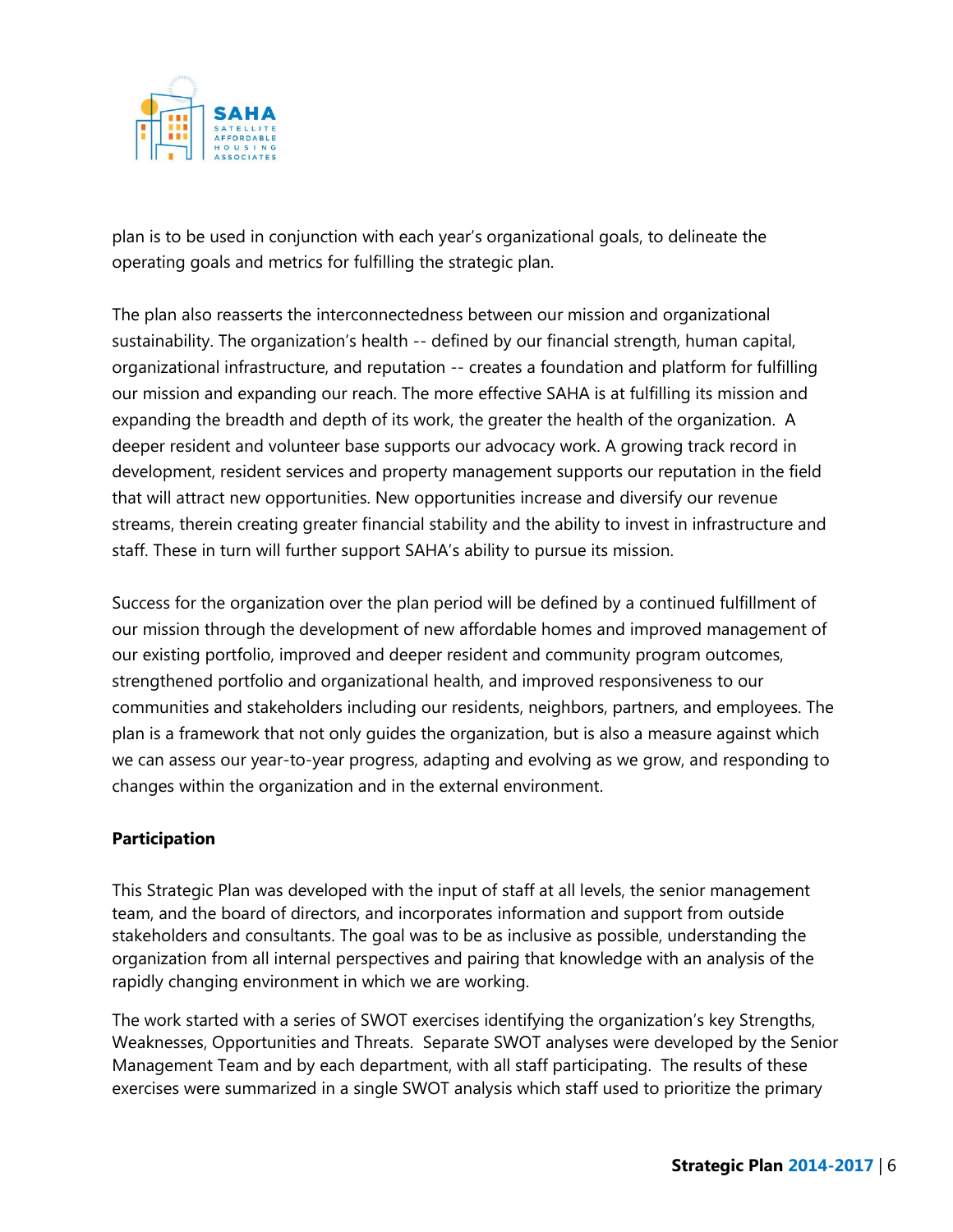

or critical factors in each Strength, Weakness, Opportunities, and Threats section. In addition to the SWOT Analysis, all staff participated in a Forward Looking exercise, identifying what we hope SAHA will look like in 2018 from the perspective of critical stakeholders: Residents, Applicants, Partners, Neighbors, and Employees.

The results of this work, combined with statistics about the current mix of housing types and populations served by SAHA, and the geographic reach of the organization, were the foundation of the discussions at the Strategic Planning retreat for the Board and Senior Management in May 2013. The reach of this work within the organization generated a diversity of opinion and input, providing perspectives from all different levels and aspects of the organization. The plan that follows represents a comprehensive view of SAHA and its future.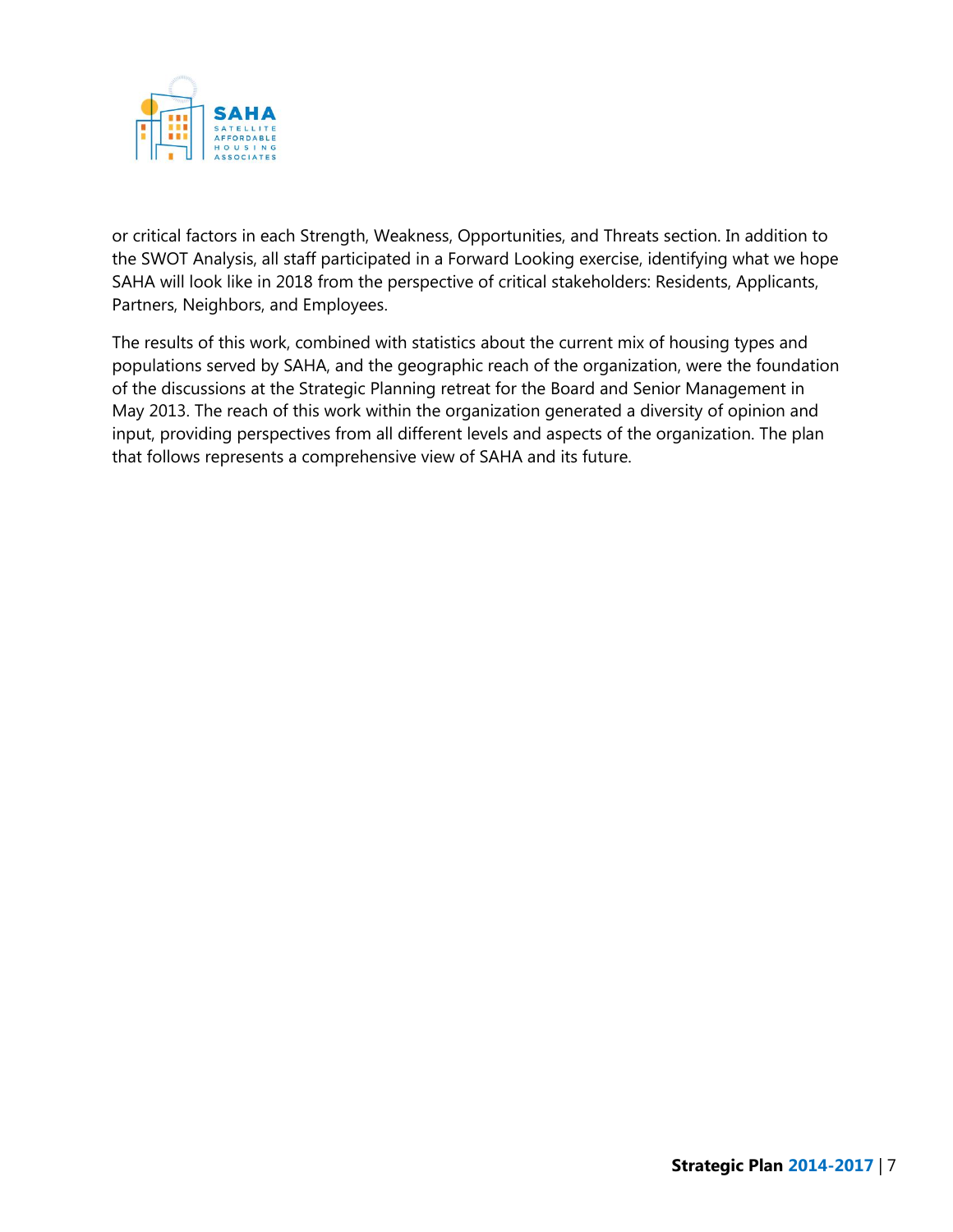

### **CONTEXT AND STATE OF THE SECTOR**

#### **The Bay Area Boom Creates Negative Consequences for Low Income Households**

While the economic recovery in the Bay Area has benefited some households, it has also resulted in housing prices reaching all-time highs. Rents are rising rapidly. The effects of the foreclosure crisis on the rental market are still being felt. The burgeoning new market for luxury housing, rising construction costs and land values has resulted in a majority of new housing being built for the highest income households. As featured recently in local media, gentrification, and displacement have come to the forefront of public debate and discussion which has created an opportunity for more awareness around the housing crisis.

The boom is not reaching the households that we serve; low-income household incomes are stagnant and there have been cuts to essential services on which our residents rely. Half of all Bay Area working households spend more than 30% of their income on rent. In the San Francisco-Oakland-Fremont MSA, 30.5% of working households spend more than 50% of their income on rent. In Alameda County, there are 4,284 homeless (32% families, 26% with mental illness).

#### **The "Perfect Storm" for Affordable Housing Finance**

As the affordable housing crisis grows, the tools and options for financing new affordable housing have drastically dwindled. In 2011, Governor Brown eliminated the state's local redevelopment agencies, which were a primary source of funding for affordable housing and typically accounted for 25% of the budget for a development project. This resulted in a loss of over \$1 billion per year in funding for affordable housing across the state. At the same time, bond funds that were generated by State Prop. 46 and Prop. 1C, both designed to support the development of affordable and transit oriented housing, were depleted and no new bond measures or programs have been put in place to replace these critical funding programs. Further, sequestration and budget cuts at the federal level have made the future of HUD funding uncertain, impacting localities' ability to deploy critically needed HOME, CDBG, and Section 8 funding. Finally, the legal framework for inclusionary zoning housing (in which private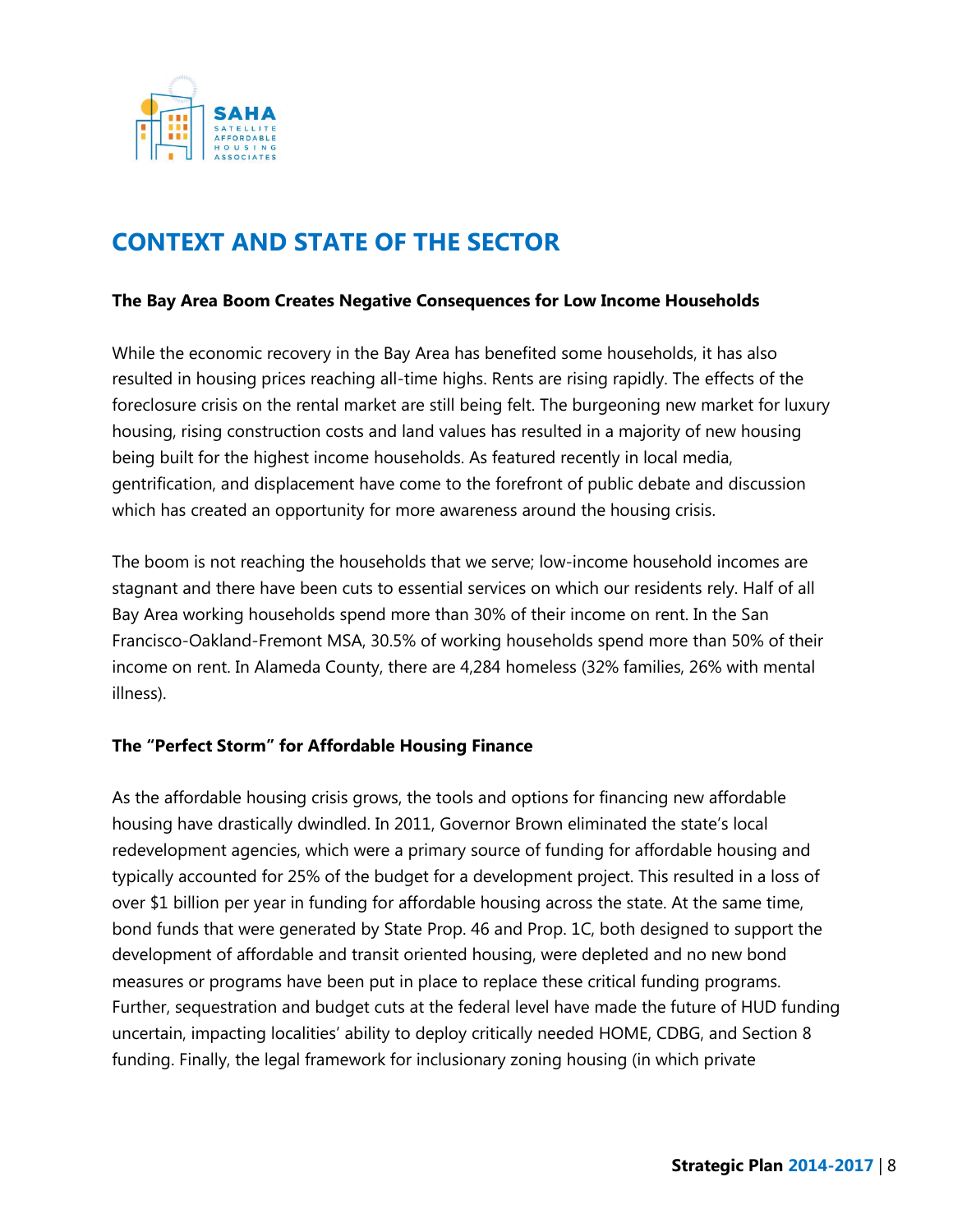

developers are required to set aside housing for low income households) was dismantled after disappointing court rulings on the subject.

#### **Positive State and Local Responses**

Fortunately, over the last three years coalitions of housing advocacy organizations, including SAHA, have helped to develop and advocate for responses to the funding cuts. Some examples include:

- SB 391 (DeSaulnier), the California Homes and Jobs Act received a two-thirds supermajority vote on the Senate floor;
- New tax increment financing tools: Governor Brown has proposed a local Infrastructure Financing District (IFD) program with 55% voter approval requirement;
- Local Housing Impact Fee and "Boomerang" fund campaigns;
- Work on local housing element updates to ensure adequate housing sites;
- Cap and Trade funding for Transit-Oriented Development;
- New statewide proposals to fund transportation and housing akin to Propositions 1B and 1C from 2006;
- The Regional Quality of Life Initiative: a potential bond measure proposal for transit, affordable housing and parks and open space funding.

### **Industry Responses**

Other nonprofit housing developers are facing similar challenges of rising construction and land costs and declining sources of public capital for new housing construction. Many are undertaking strategic planning efforts. Responses to the challenging environment include, for example:

- Increasing the size, reach and profitability of their portfolio;
- Refinancing properties to decrease debt, rehabilitate the properties, and take cash out;
- Exploring partnerships with for-profits, health care agencies, and land owners;
- Engaging in advocacy to change the landscape of affordable housing finance;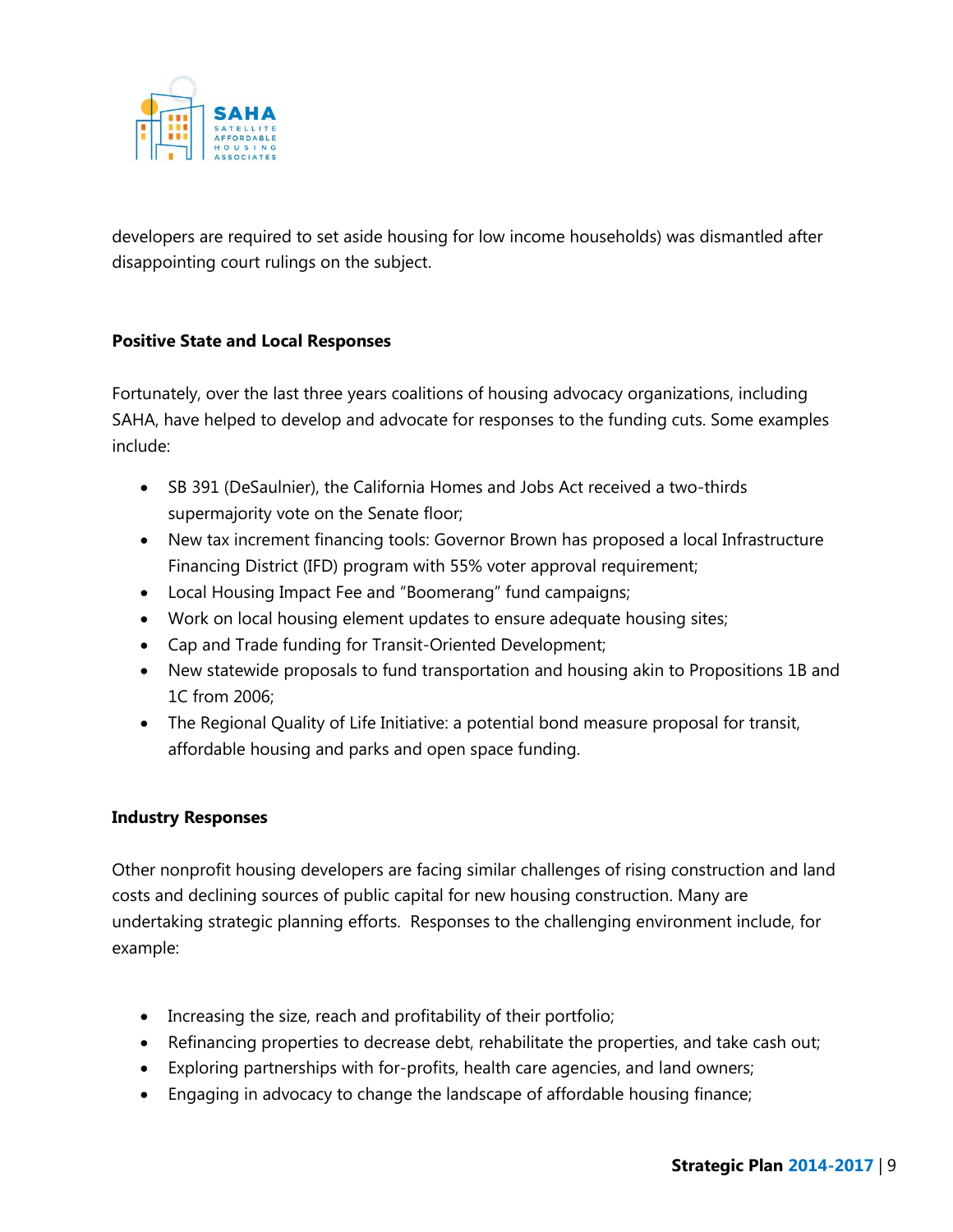

Staying informed and involved in new finance mechanisms.

SAHA's strategic plan evaluates our unique strengths, weaknesses, opportunities and threats and focuses on the strategic directions for our organization into the future.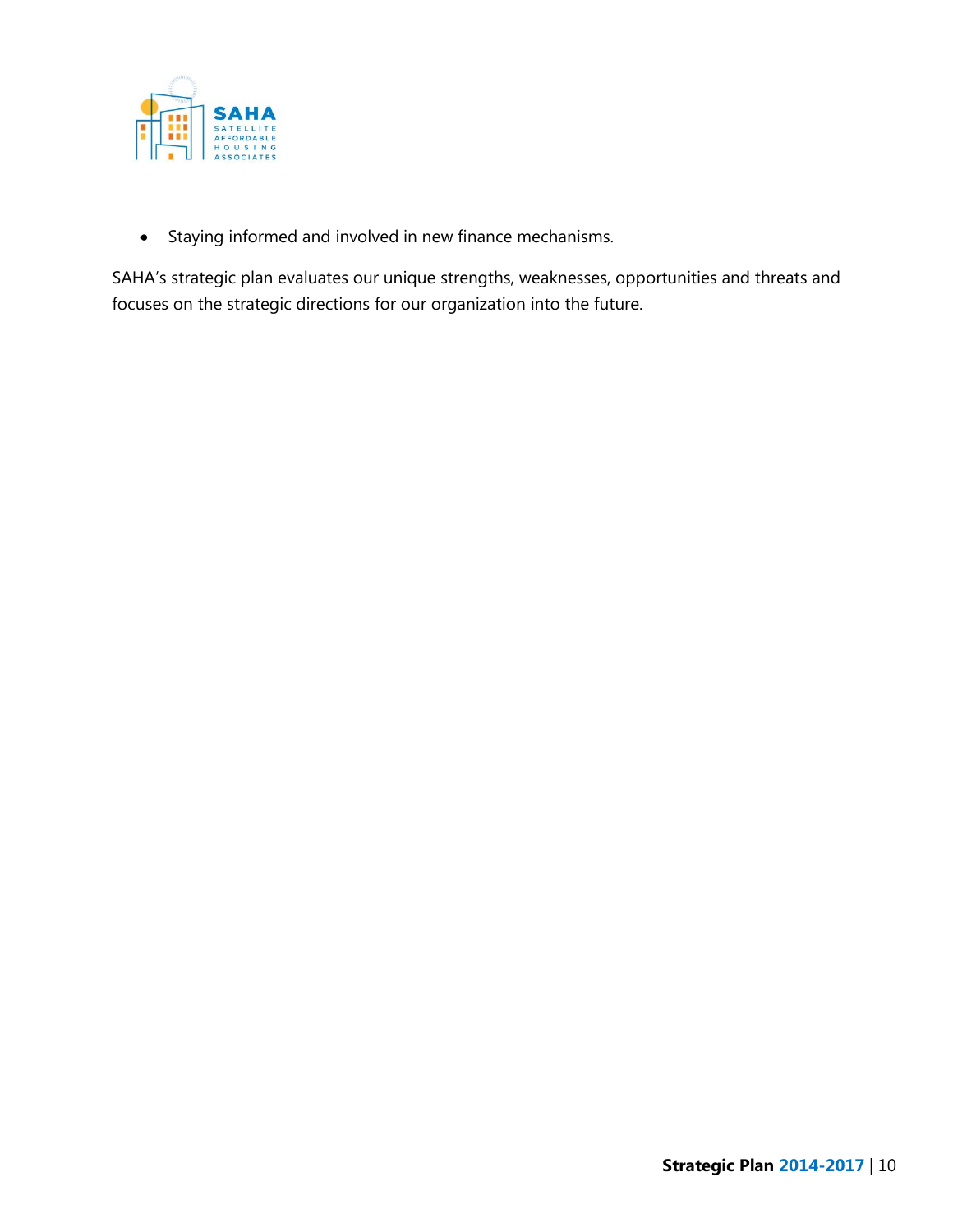

### **MISSION AND CORE STRENGTHS**

#### **Mission**

Satellite Affordable Housing Associates' (SAHA) mission is to provide quality affordable homes and services that empower people and strengthen neighborhoods. SAHA begins with the idea that every person deserves a home. Our work is inspired by a belief that quality homes and empowering services should be in reach for all of the Bay Area's community. We want to advance the field of affordable housing, and guide our work in housing development, property management, and resident services by the following principles:

- We believe that every person deserves a home;
- We commit to communities for the long term;
- Our comprehensive housing services empower our residents to thrive;
- High-quality design inspires people and builds community;
- Green building practices lead to a healthy, sustainable society;
- Innovation and thoughtful risk-taking are part of how we pursue excellence;
- Financial health and sustainability are essential to the endurance of our mission;
- Diversity and inclusion are fundamental to our work.

#### **Strengths and Competitive Advantage**

SAHA's innovative communities provide almost 3,000 households in nine counties in northern California with much-needed affordable housing and services. With a commitment to highquality design and thoughtful, ongoing supportive services, SAHA empowers its residents to build better lives and create healthier, safer communities. SAHA holds a unique position within the Bay Area affordable housing industry and is defined by the following key strengths and advantages:

- Forty-five years of history and experience in developing and managing affordable housing, recognized for innovation and experience in merging two successful Bay Areas nonprofits;
- An award winning track record of high-quality, innovative, green design;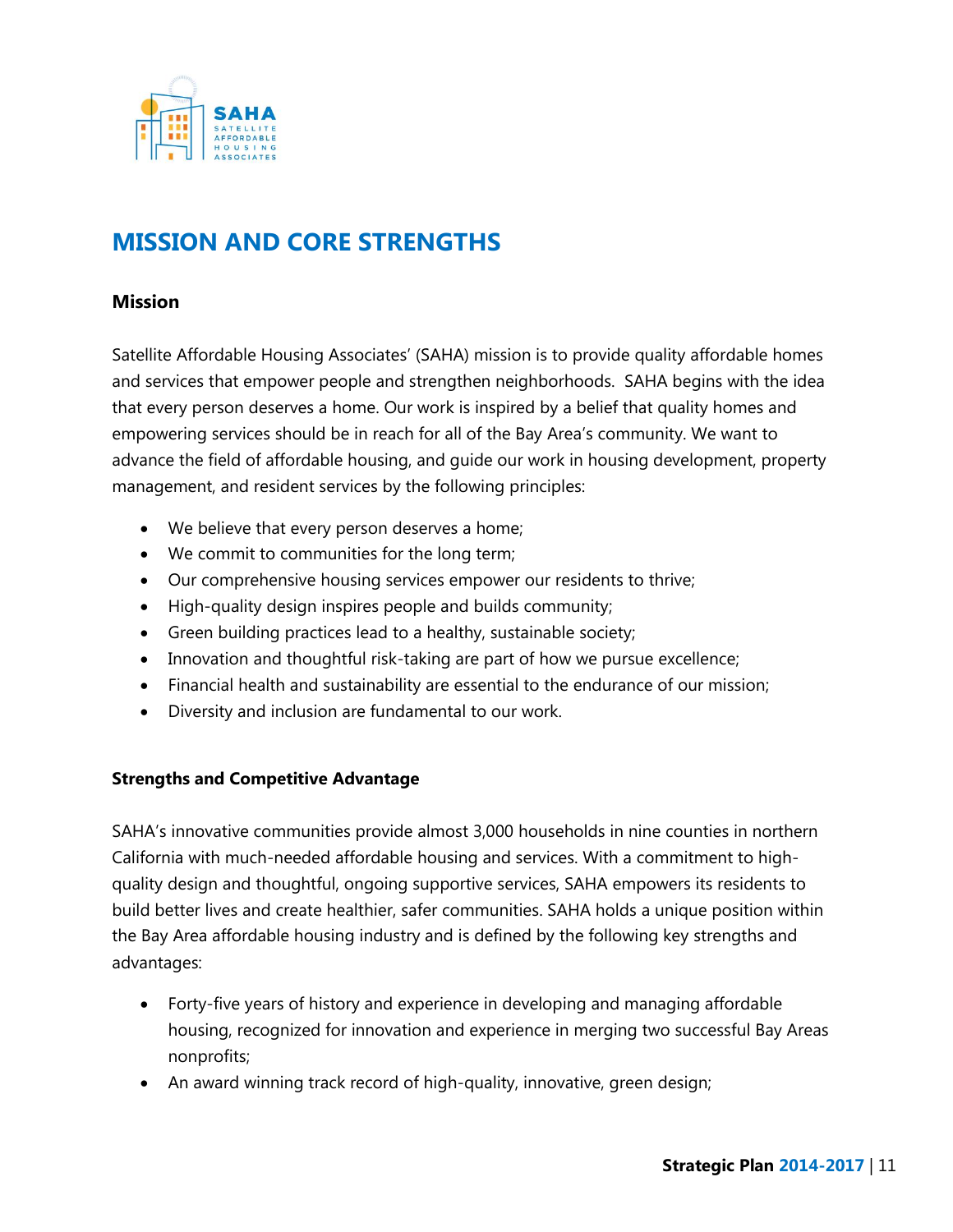

- A powerful combination of housing and services (including transportation and community engagement), that is unique in the Bay Area;
- A diversity of housing types and populations served, including seniors, families, and special needs populations such as Transition Aged Youth (TAY), the formerly homeless, and individuals with physical, mental health, and development disabilities;
- A depth of experience in providing housing and services to low income seniors with a strong presence in Oakland and Berkeley;
- Strong relationships and partnerships with local government, development and service partners and the financial community;
- A manageable geography that allows us to focus our capital and human resources on our core communities, enhancing our reputation for being contextual and responsive;
- An organizational size that allows for innovative and responsive work while still being sustainable;
- An experienced, committed and diverse staff and volunteer base;
- A commitment to a positive, supportive, family-friendly work environment with attractive benefits;
- A strong resident base with a history of resident leadership and advocacy and an active commitment to resident participation on the Board of Directors.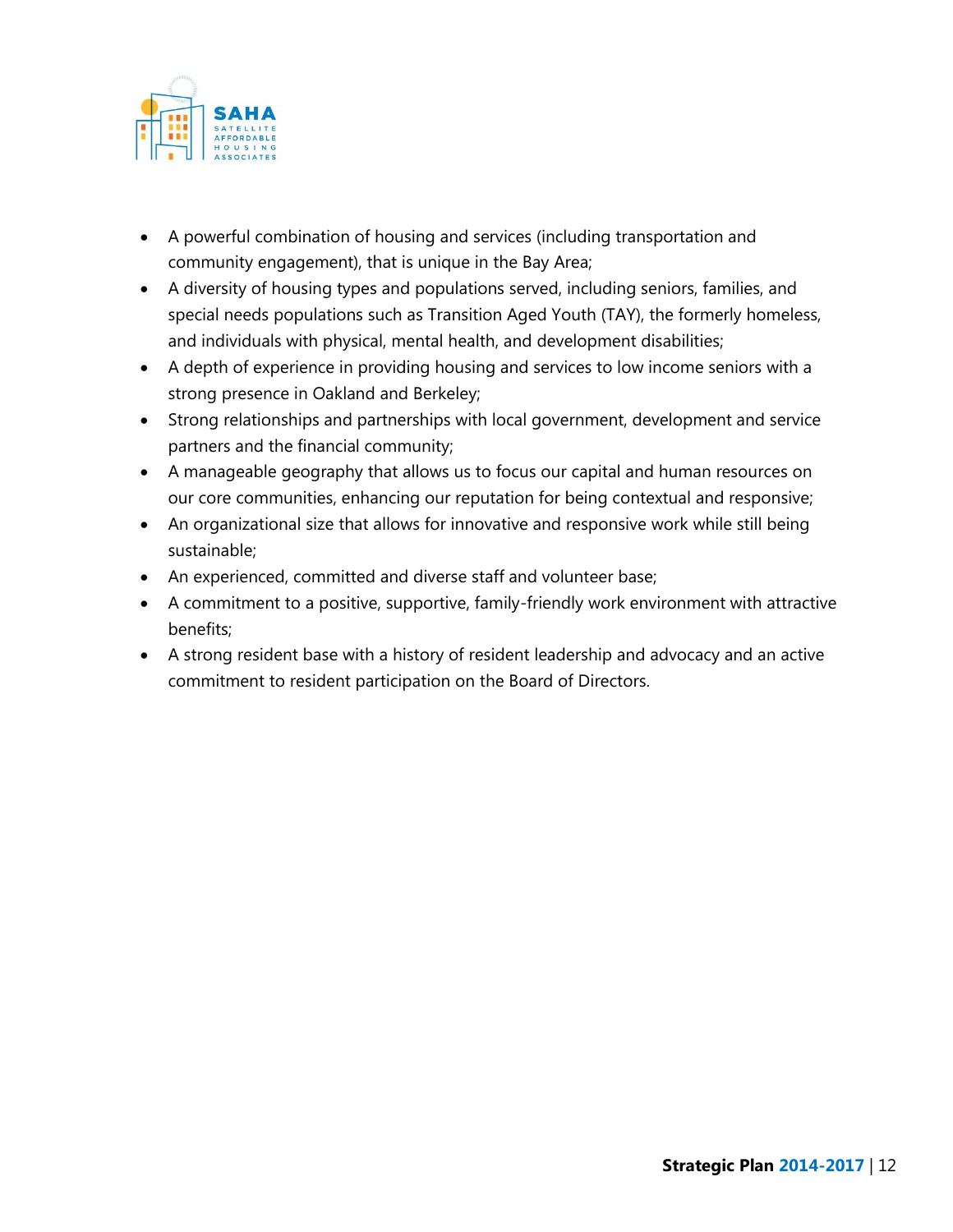

### **KEY STRATEGIC DIRECTIONS**

The Strategic Plan focuses on three strategic directions, founded on the mission and strengths of the organization, and acknowledging and responding to the changing landscape of the affordable housing industry:

- Focus on and improve core programs in existing geographic locations;
- Selectively explore new opportunities for housing development, property management and resident services;
- Strengthen SAHA's organizational health.

These three directions seek to build on our strengths and capacity, as well as expertise and relationships in our core service areas, while providing a strong organizational base from which to pursue, strategically, new geographies and areas of business. They balance the introspective work of improving our internal systems, performance and organizational health with the external work of 1) actively seeking to densify our work in our core fifty mile geography and 2) remaining open to opportunities outside our core.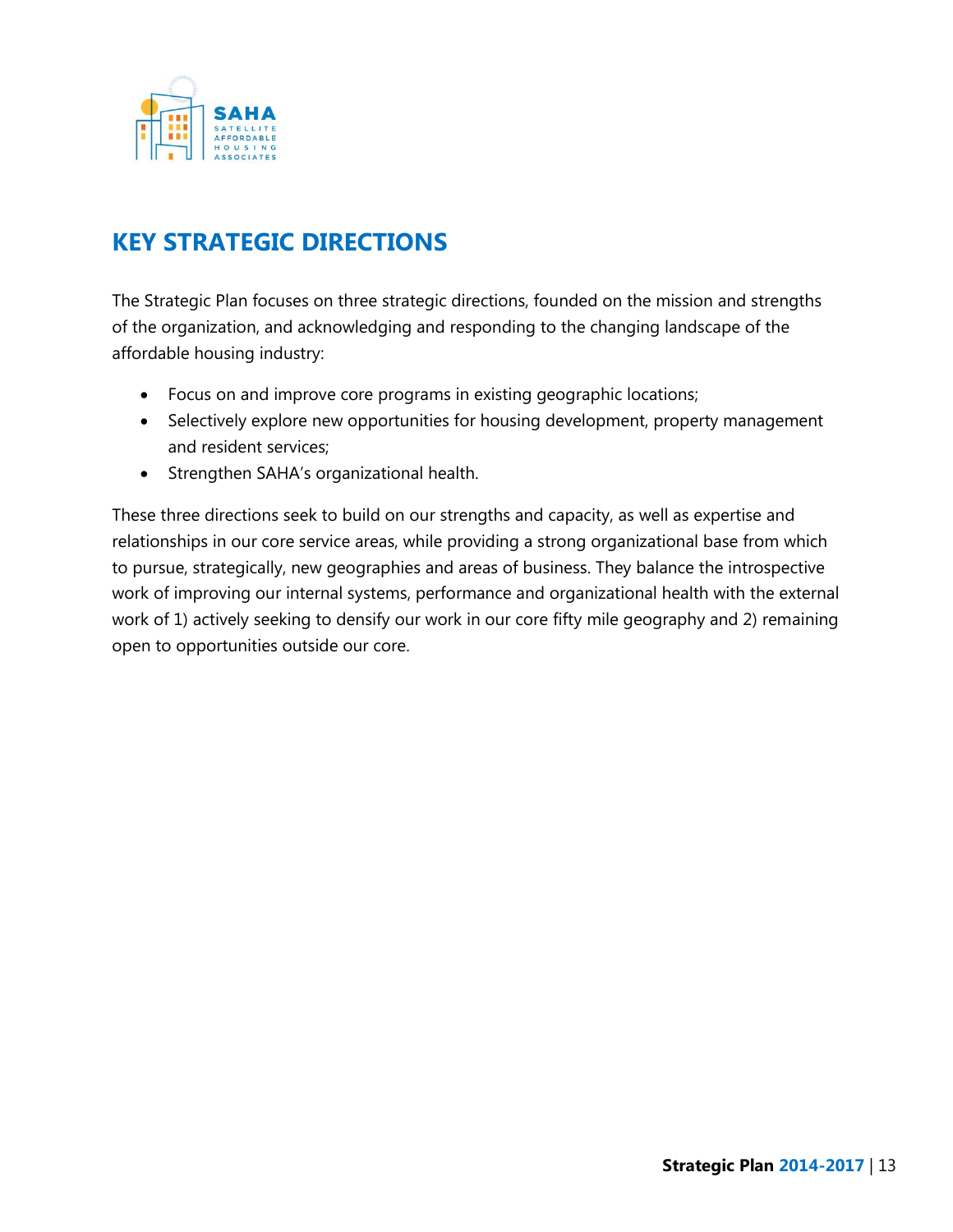

### *A. Focus on and improve core programs in existing geographic locations.*

SAHA builds award-winning green buildings, manages them responsively and provides impactful services to a diverse set of residents and populations. We work primarily in the nine Bay Area counties, with a concentration in Oakland and Berkeley. Strategically, SAHA will:

#### **Develop new housing in communities where SAHA buildings are already located.**

This will result in adding properties in communities where we already have a presence and have strong relationships and neighborhood connections, and will bring operational efficiencies to the portfolio.

**Respond nimbly to the changing universe of financing tools and opportunities** for our existing pipeline of development projects, actively seeking to apply new tools and new sources to move projects forward.

**Build for and serve populations that we know well.** SAHA has deep expertise in providing housing and services for seniors and families, as well as more recent experience with serving homeless people, youth, and people with disabilities. Creating new housing opportunities and services for these populations builds on our core competencies.

**Innovate and share best practices in services for seniors.** Build on our expertise in senior housing and services to address the needs of a growing, aging population.

**Continue to improve our existing properties' physical and financial health.** As our building stock ages, we must focus on the renovation and recapitalization of our older properties, including those nearing the end of their tax credit compliance period. We must also focus on controlling operating costs to ensure long term financial health.

**Regularly survey our residents**. Residents are our most critical stakeholders and regularly asking them about our services is necessary for our own accountability to them and our mission.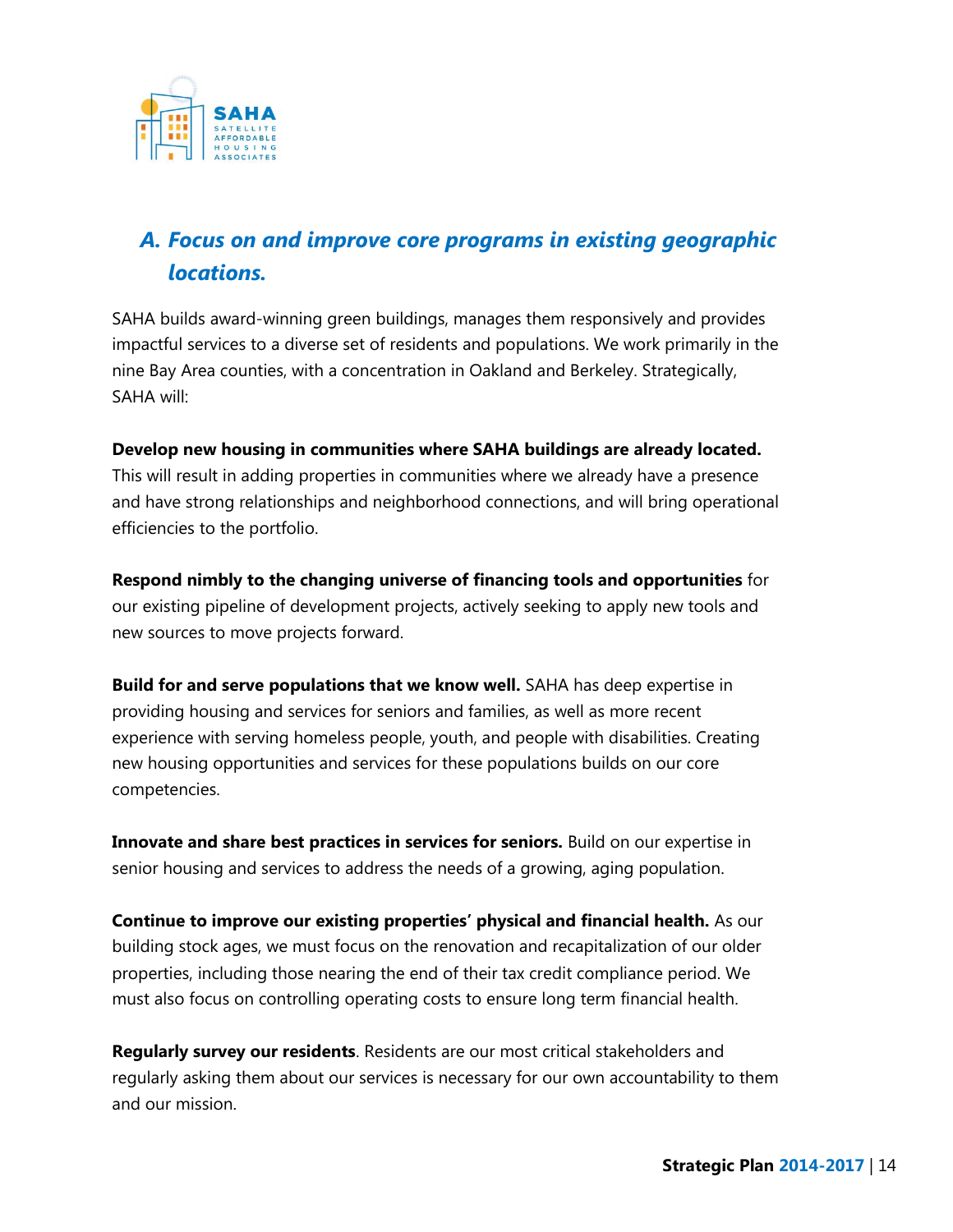

#### **Leverage our resident and volunteer base for increased impact in services and**

advocacy. With our commitment to and expertise in resident engagement, SAHA is uniquely poised to mobilize its residents and volunteers in support of new or changed public policy and funding programs, support for new development opportunities, and for expanded partnerships with civic and educational institutions.

**Develop metrics and feedback mechanisms to continuously improve the quality of our three core programs.** Improved reporting tools and program metrics are critical for improving the quality of our services and the effective management of our resources in meeting our mission. They will allow the organization to do more with less and to better address the pressing needs of our communities.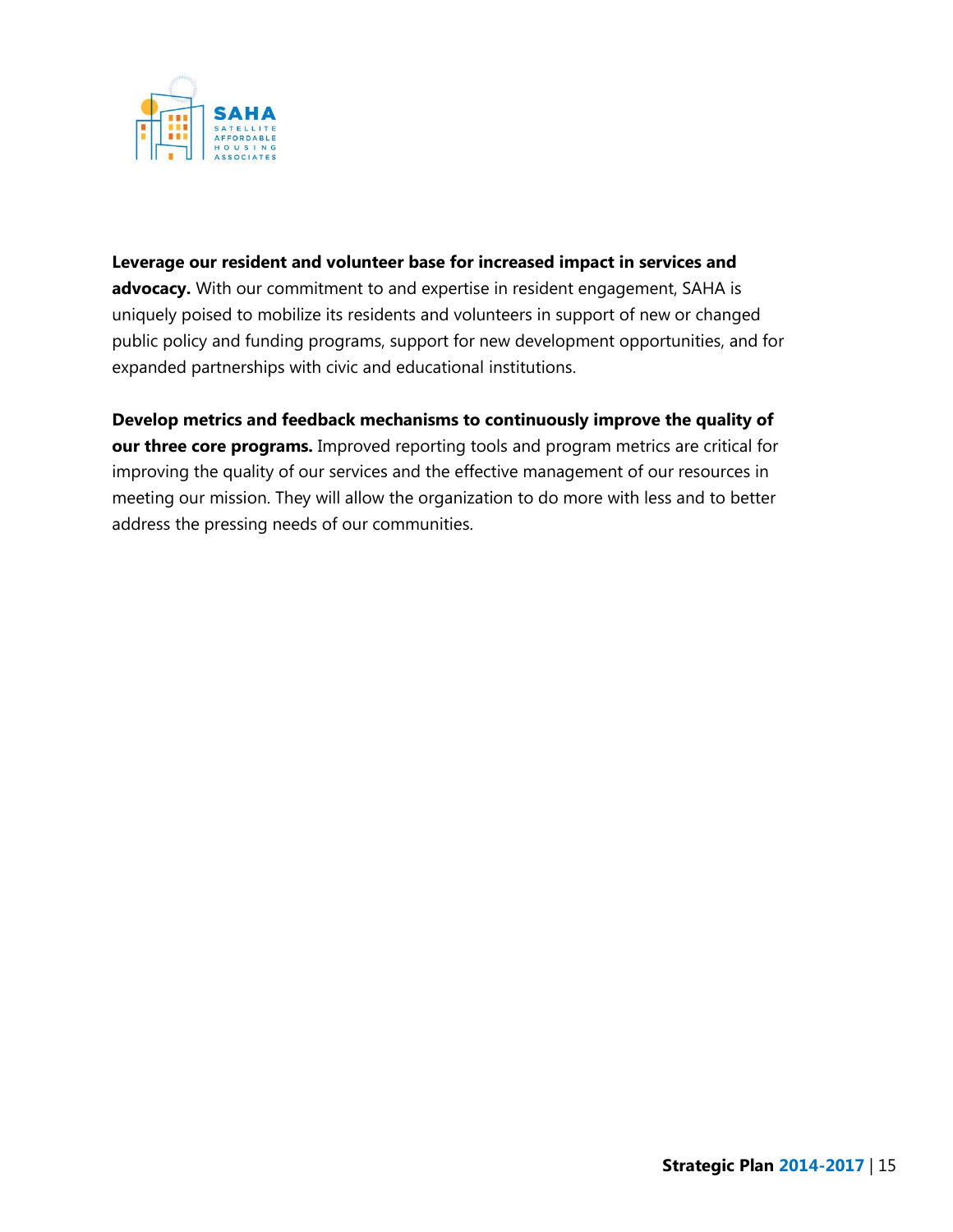

### *B. Strategically pursue new opportunities for housing development, property management, and resident services.*

With SAHA's proven track record, strong reputation and skilled staff, we are in a position to broaden our reach and deepen our impact as a key provider of housing and services in our communities in the Bay Area. Strategically, SAHA will:

**Prioritize and pursue feasible development opportunities for all rental housing types within our 50 mile radius.** Continue to pursue development opportunities within our core market area to produce more homes for all population types, improved management efficiencies, and increased revenue for the organization.

**Evaluate and pursue feasible opportunities for third party Property Management, Resident Services and Transportation within our core 50 mile radius.** Building on our existing expertise and reputation, opportunistically pursue third party relationships that will support and benefit the organization. Such efforts must meet criteria including: missioncompatibility, economies of scale, relationship development, and net revenue generation.

**Opportunistically pursue projects beyond the 50 miles radius.** SAHA will consider working outside our core area, generally in partnership with other groups or for development projects (without managing or providing services). Such projects must meet criteria including: missioncompatibility, economies of scale, relationship development, and net revenue generation.

**Pursue new and different populations and income levels including veterans and workforce housing.** As demographics and funding opportunities change over time, we must be flexible and responsive to community needs and opportunities.

**Form and build strategic alliances with non-governmental agencies, private sector entities, foundations, and, if possible, technology companies.** This is essential for SAHA to position itself to obtain funding for new projects and programs, particularly as the role of public agencies in affordable housing may continue to decline.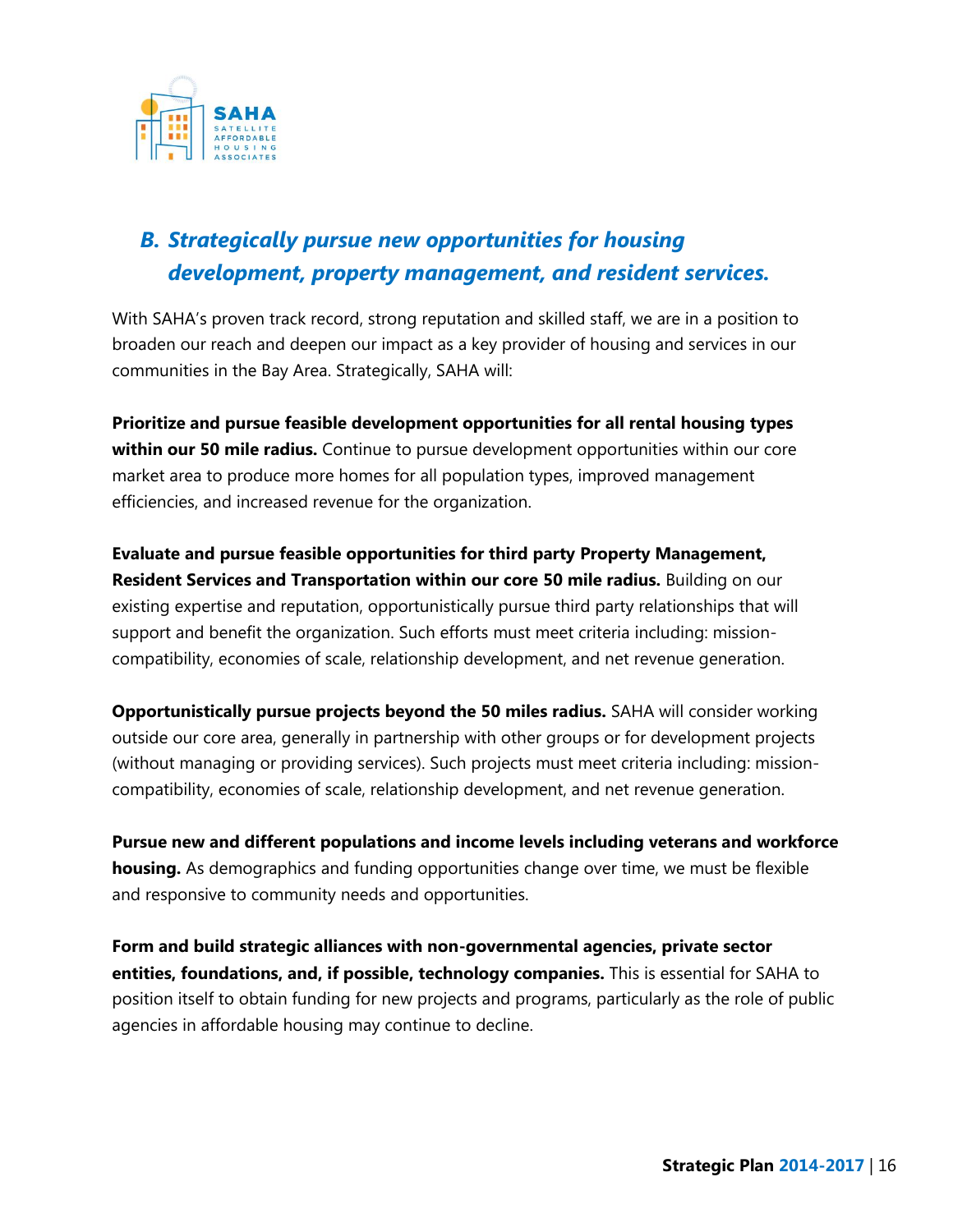

**Proactively seek and build new partnerships and relationships for site acquisition.** This could include transit agencies, churches, private developers, surplus public property, rezoning efforts, and military base reuse programs.

**Engage in advocacy to create new public funding sources and policy.** Building on SAHA's work with residents, staff and partners, advocate for public resources at the city, county, regional, state and federal level.

**Leverage changes in health care policy and funding.** Proactively evaluate new partnership and funding sources that would bring additional services to our residents and increase potential revenue to support SAHA's resident services program.

**Become a catalyst of change, a place of resilience, and a center for advocacy within the communities we serve.** Commit to taking an active, engaged, leadership role in connecting our residents, neighbors and local institutions for the betterment of our communities. Expand our community gardening programs and explore other healthy living activities for our communities.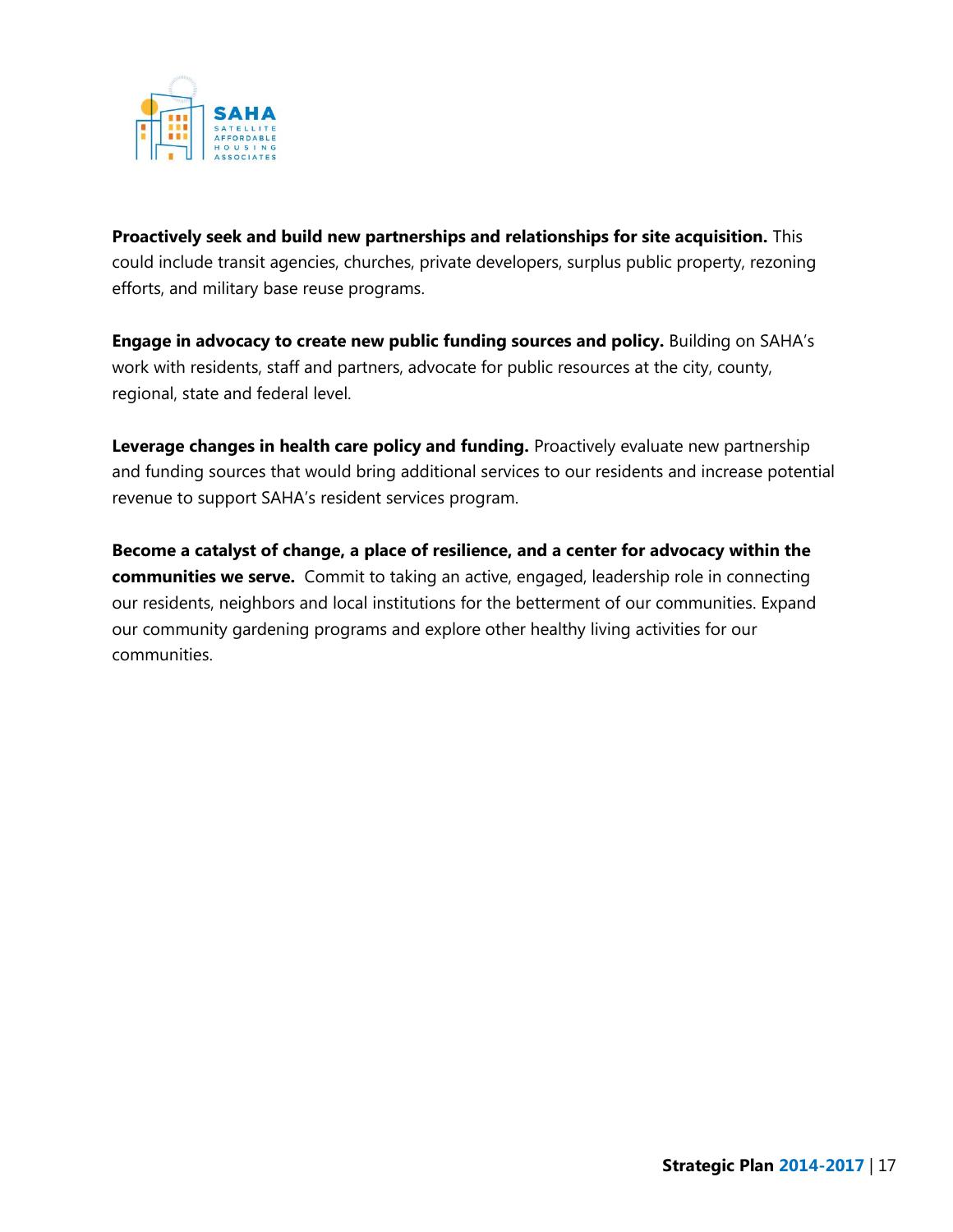

### *C. Strengthen SAHA's organizational health.*

The strength of SAHA's financial health, human capital, infrastructure and reputation are essential for our ability to fulfill our mission. A strong and healthy SAHA will be best able to build more and better housing, and to provide high quality resident services and property management. Fulfilling this mission will in turn bolster our organizational health. Strategically, SAHA will:

**Continuously build our financial position.** Maintain our focus on fee generation and collection along with a new focus on fundraising opportunities, portfolio refinancing, exploring fee based opportunities, and maximizing portfolio performance. The plan goal is to increase the capital and reserves of the organization.

**Value and support our human capital.** Invest in staff development and communication, and support and reinforce a common SAHA culture. Continue our focus on being a great employer, surveying employees regularly to understand the issues, challenges, and accomplishments of staff and the organization with a goal of increasing employee satisfaction and pride in the workplace.

**Build our organizational infrastructure.** Build and enhance systems, technology and tools to manage organizational performance and improve communication, especially between departments. Build and improve dashboard reporting tools and metrics for internal management and consistent external reporting. Create tools for measuring the impact of our work, providing a quantitative and qualitative perspective to help guide our investment in programs and to help support advocacy.

**Maintain and enhance our unique reputation.** SAHA has worked for decades to build on our core strengths. A reputation is fragile and must be proactively maintained through high standards, regular communication with stakeholders and pro-active media communication.

**Accountable governance.** Continue our history of accountable, responsible governance, with a focus on succession planning and new board member recruitment. Work to strengthen the position of the organization by building board relationships outside our industry.